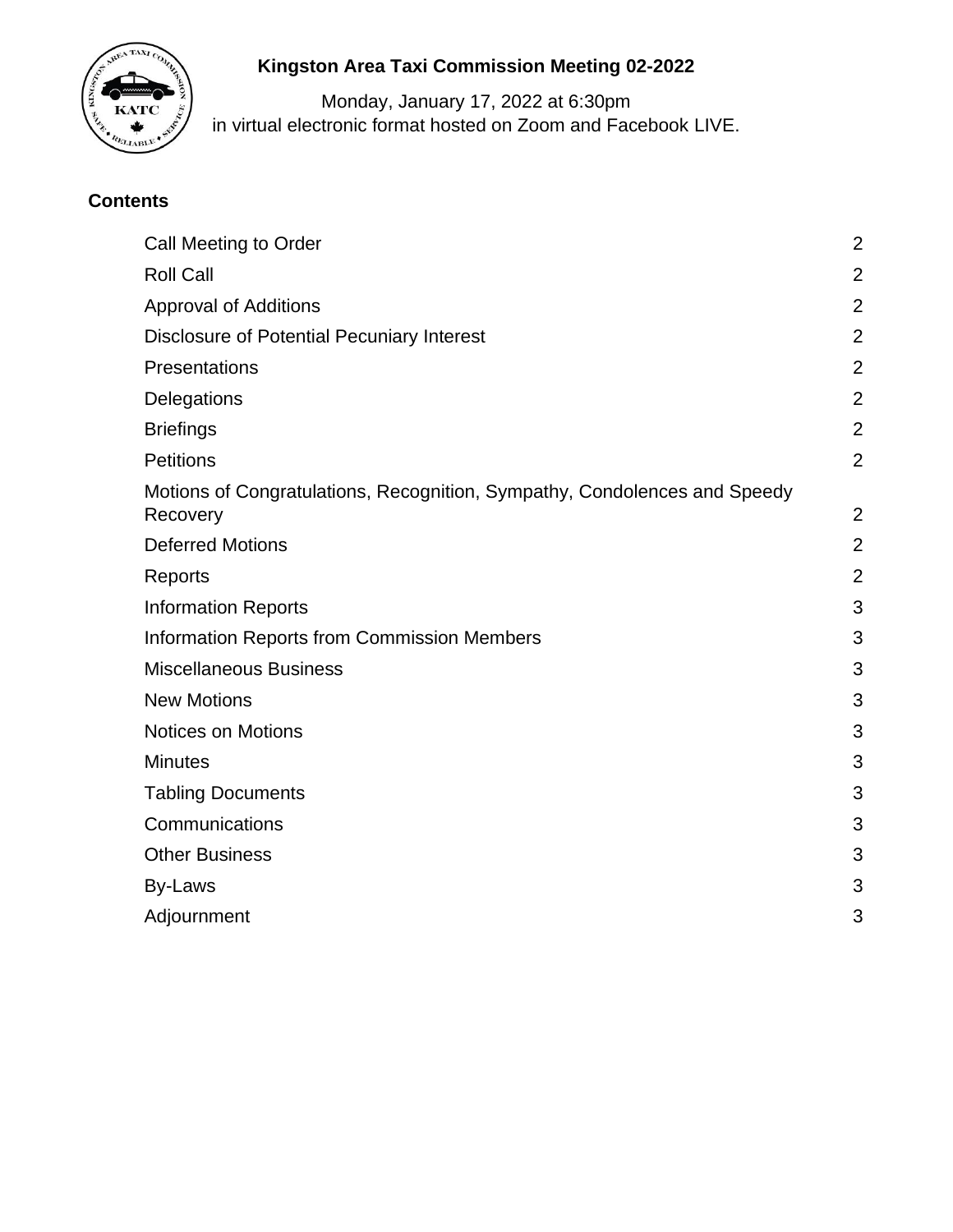**\_\_\_\_\_\_\_\_\_\_\_\_\_\_\_\_\_\_\_\_\_\_\_\_\_\_\_\_\_\_\_\_\_\_\_\_\_\_\_\_\_\_\_\_\_\_\_\_\_\_\_\_\_\_\_\_\_\_\_\_\_\_\_\_\_\_\_\_\_\_\_\_\_\_**

### <span id="page-1-0"></span>**Call Meeting to Order**

<span id="page-1-1"></span>**Roll Call**

<span id="page-1-2"></span>**Approval of Additions**

<span id="page-1-3"></span>**Disclosure of Potential Pecuniary Interest**

<span id="page-1-4"></span>**Presentations**

<span id="page-1-5"></span>**Delegations**

<span id="page-1-7"></span><span id="page-1-6"></span>**Briefings**

<span id="page-1-8"></span>**Petitions**

**Motions of Congratulations, Recognition, Sympathy, Condolences and Speedy Recovery**

<span id="page-1-9"></span>**Deferred Motions**

#### <span id="page-1-10"></span>**Reports**

### **Report Number 01: Received from the Secretary-Treasurer Commissioner Aziz**

Report Number 01

To the Chairman and Commissioners:

The Secretary-Treasurer reports and recommends as follows:

**That** the Commission consent to the approval of the following items:

1. **That** the Motion 22-002, attached as Exhibit A to Report Number 22-002, be given three readings, to amend By-Law Number 1, sec.3.01, being "A By-Law to Number of Members and Quorum".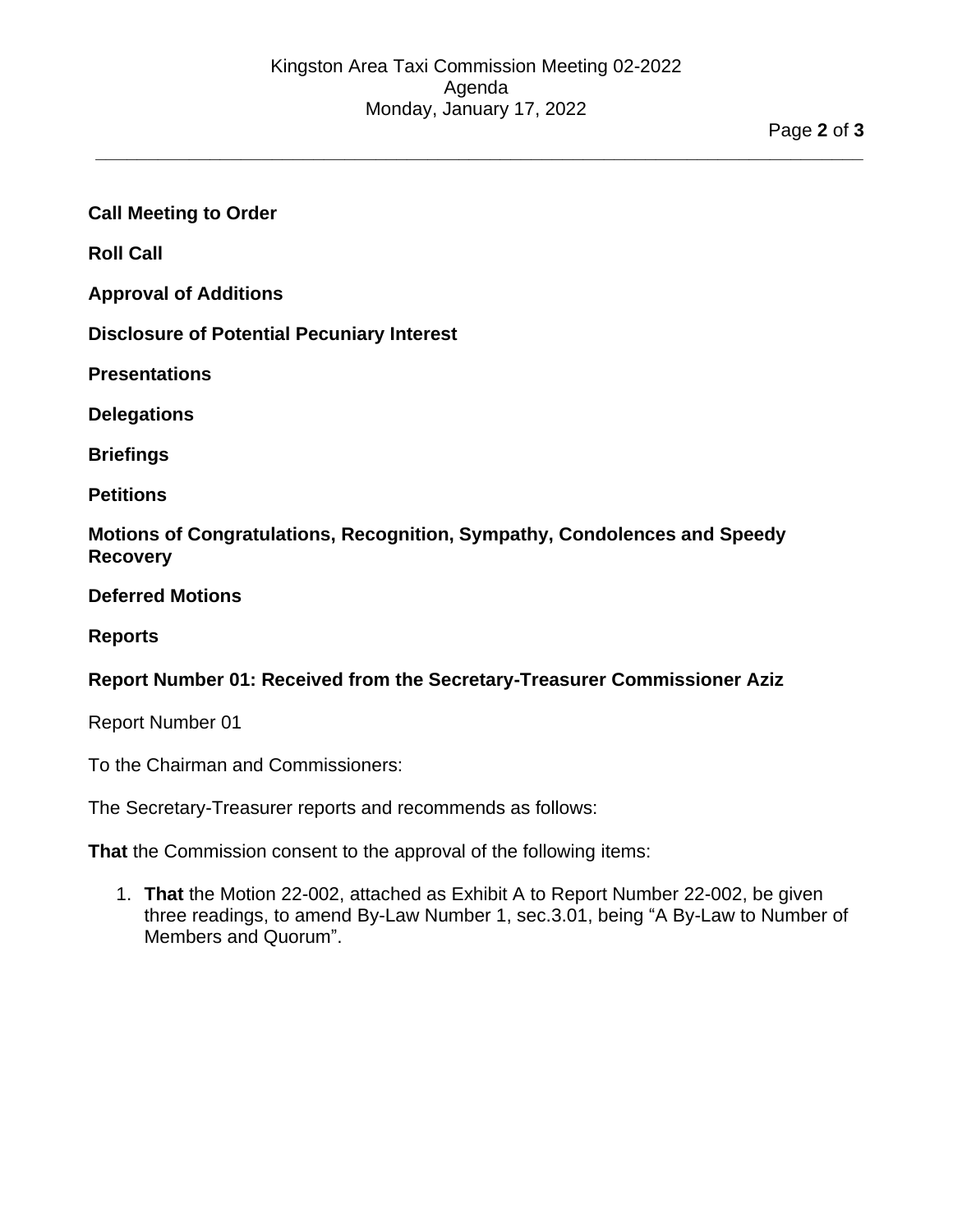**\_\_\_\_\_\_\_\_\_\_\_\_\_\_\_\_\_\_\_\_\_\_\_\_\_\_\_\_\_\_\_\_\_\_\_\_\_\_\_\_\_\_\_\_\_\_\_\_\_\_\_\_\_\_\_\_\_\_\_\_\_\_\_\_\_\_\_\_\_\_\_\_\_\_**

<span id="page-2-0"></span>**Information Reports**

<span id="page-2-1"></span>**Information Reports from Commission Members**

<span id="page-2-2"></span>**Miscellaneous Business**

<span id="page-2-3"></span>**New Motions**

<span id="page-2-4"></span>**Notices on Motions**

<span id="page-2-5"></span>**Minutes**

<span id="page-2-7"></span><span id="page-2-6"></span>**Tabling Documents**

#### <span id="page-2-8"></span>**Communications**

#### **Other Business**

#### <span id="page-2-9"></span>**By-Laws**

- a) That By-Law (1) be given its first and second reading.
- b) That Clause 3.28 of By-Law Number 1 be declared for the purpose of giving By-Law (1) three readings.
- c) That By-Law (1) be given its third reading.
- 1) A By-Law to Amend By-Law Number 1, sec.3.01, being "A By-Law to Number of Members and Quorum".

Three Readings **Proposed Number 22-002 (Clause 1, Report Number 01)**

#### <span id="page-2-10"></span>**Adjournment**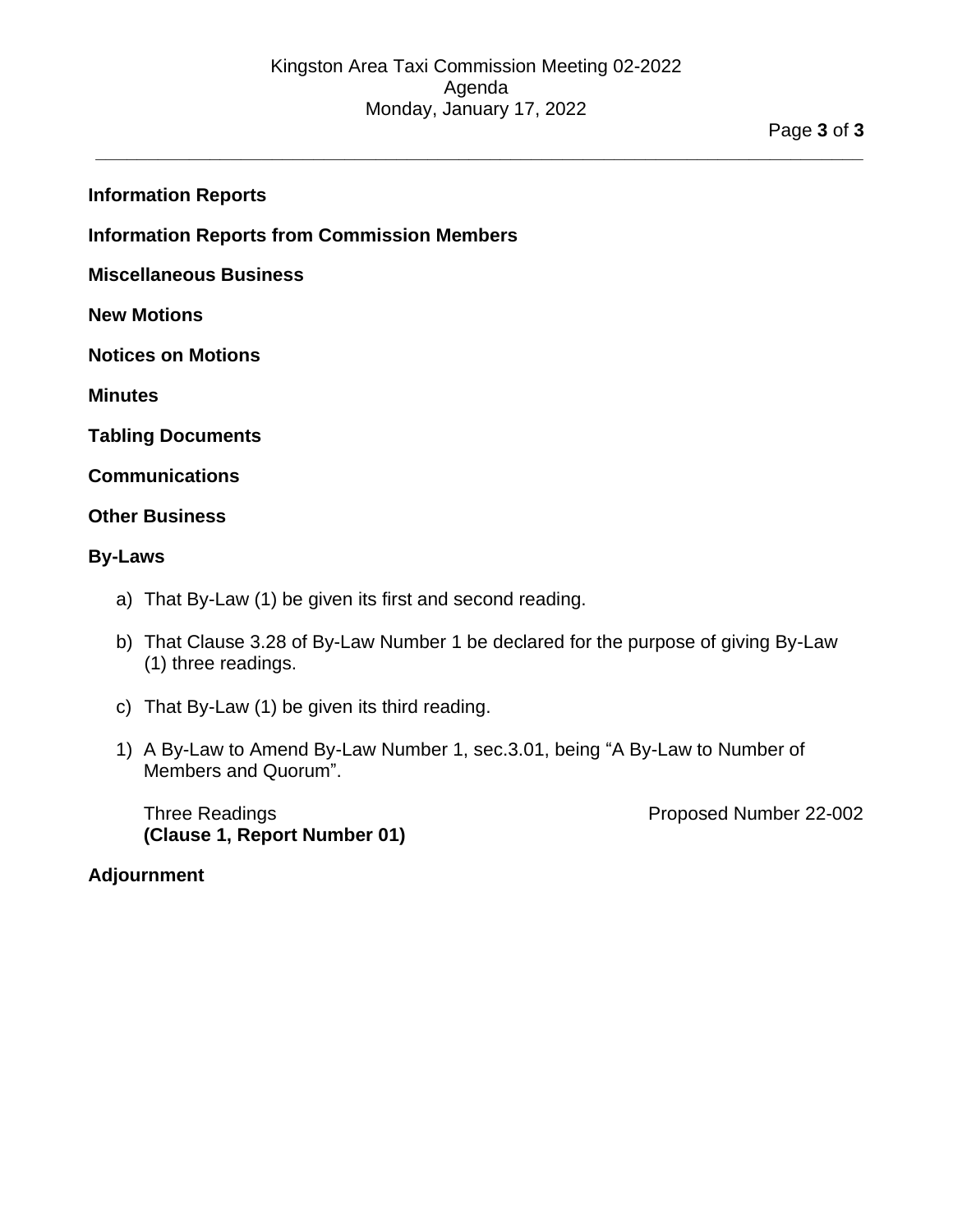

| To:                    | <b>Chairman and Commissioners</b>                                     |
|------------------------|-----------------------------------------------------------------------|
| From:                  | Commissioner Aziz, Secretary-Treasurer, Kingston Area Taxi Commission |
| <b>Resource Staff:</b> | <b>NA</b>                                                             |
| Date of Meeting:       | January 17, 2022                                                      |
| Subject:               | <b>Additional Members from Loyalist Township</b>                      |

## **Commission Strategic Plan Alignment:**

Theme: Corporate Business

Goal: See above

#### **Executive Summary:**

At the current time Loyalist Township does not have a community representative. A member of Loyalist Township Council sits on the Commission. The township is growing quickly, adding population which affects the proportionality of our membership. With a larger township population, the number of members from the township would need to increase to meet the requirements of our by-law. It is hereby proposed that we add two citizen members to the Commission to appropriately reflect the needs and population of Loyalist Township.

#### **Recommendation:**

**That** Motion 22-002, attached as Exhibit A to Report Number 22-002, be given three readings, to amend By-Law Number 1, sec.3.01, being "A By-Law to Number of Members and Quorum".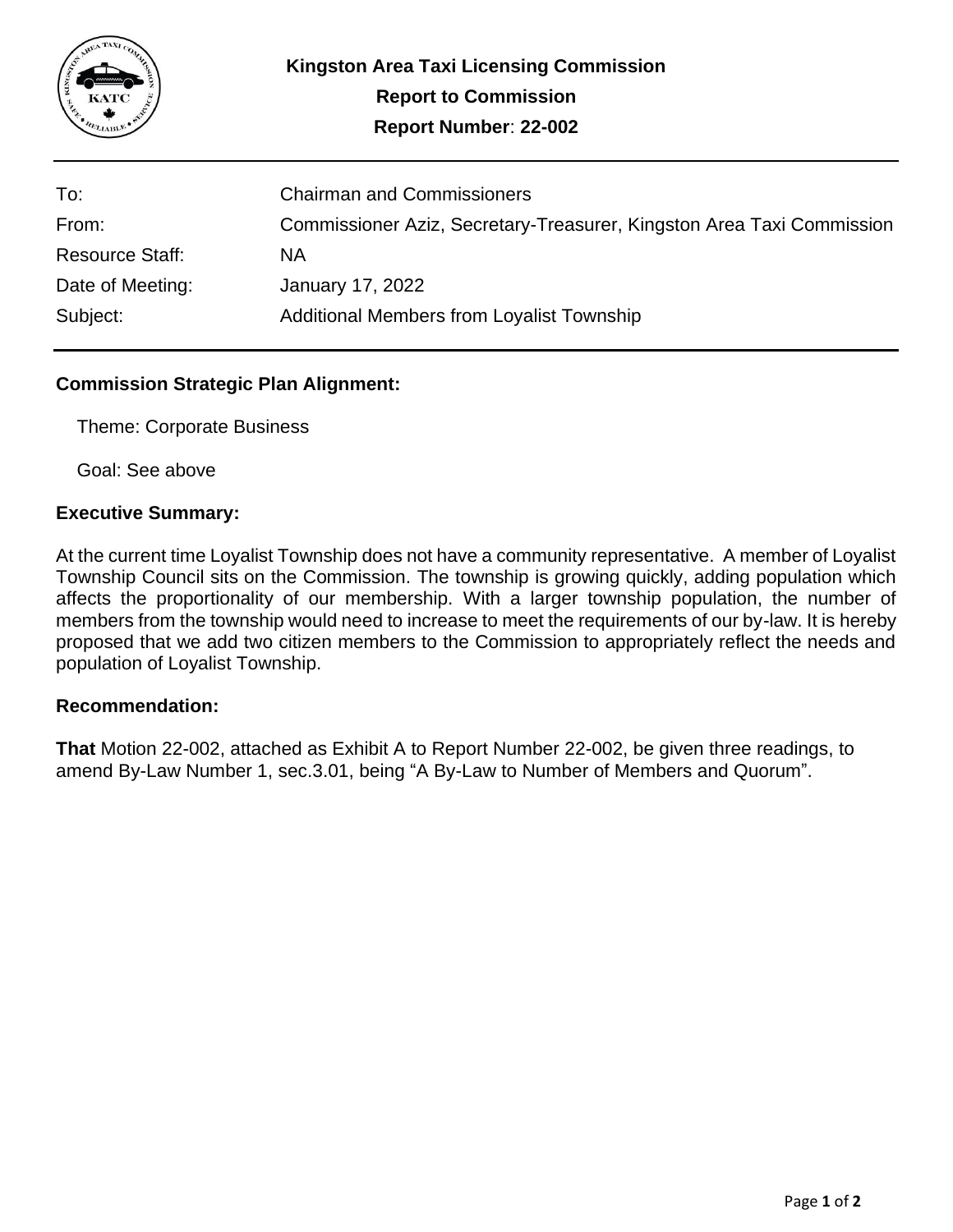

## **Exhibit A to Report Number 22-002**

## **Amend Motion 22-002 (recommend)**

1. **That** the Commission amend By-Law Number 1, sec.3.01 as follows:

Number of Members and Quorum - Until changed in accordance with the Act, the Commission shall consist of 9 members comprising of; 5 public members appointed by the City of Kingston; 2 public members appointed by Loyalist Township; 1 appointed member from Kingston Council; 1 appointed member from Loyalist Township Council. A quorum for the transaction of business shall be a simple majority of the appointed members.